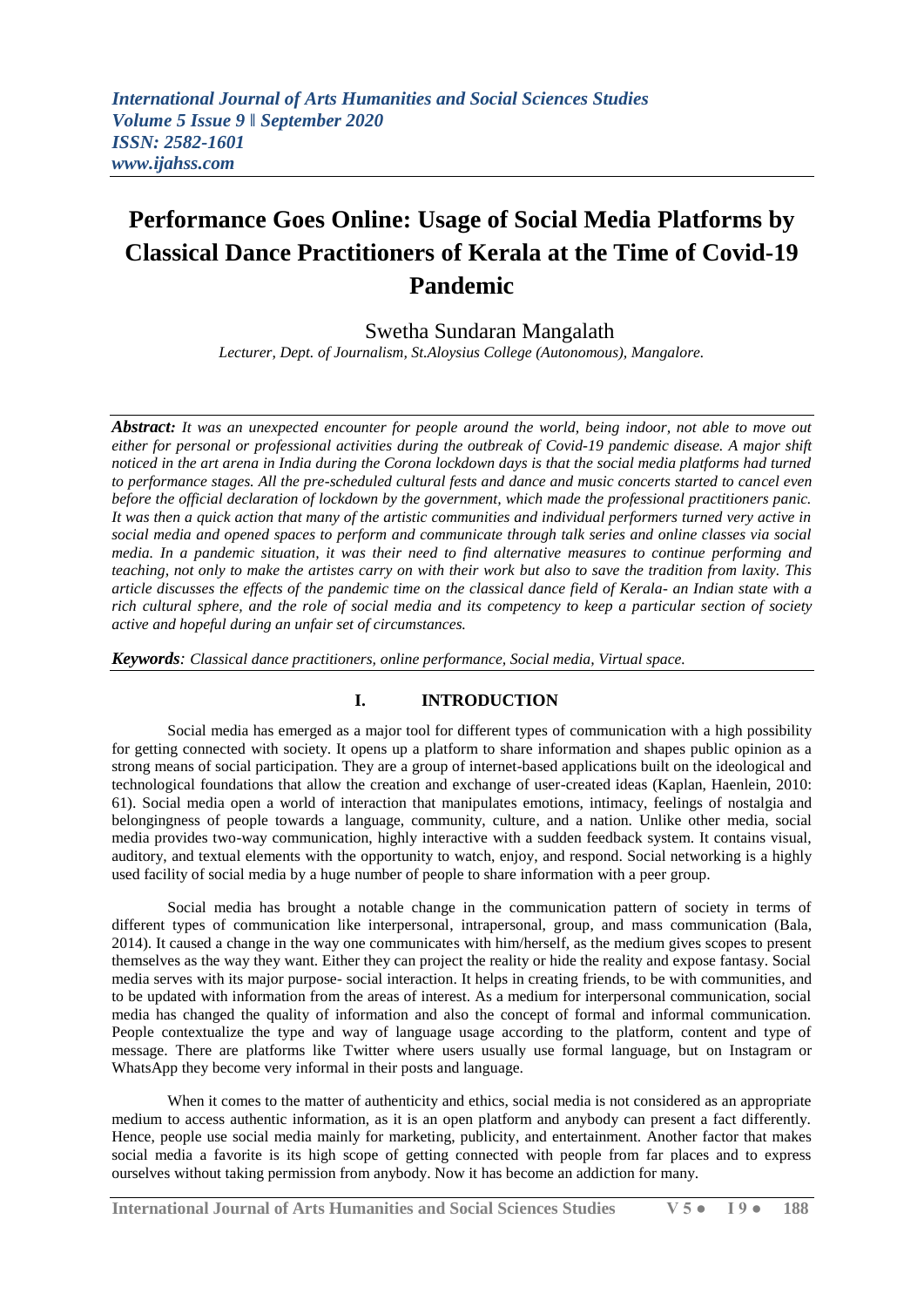#### **1.1 ARTISTES IN SOCIAL MEDIA DURING LOCKDOWN**

Artistes are entities of a cultural field, which has now turned as a cultural industry. Stephen Wilson points out about the kind of preparation artistes do, as some would emphasize cultivating personal vision and creativity, emotional self, and spiritual knowledge. Others strengthen their technical skills of working with media, finding powerful ways of communication to get exposure for their works, and a strong grounding in art history. At the same time, there are artistes stress on skills of socio-political analysis, sensitivity to one's own cultural identity, and awareness of critical themes in understanding culture and media (2008). These foregrounds tell us the requirements of an artiste to be updated according to the need of the time. In the current context artistes are not a group of persons who are trained in and perform a form of art. They must have to socialize themselves, they should be good in communication, knowledgeable in different social, scientific, technical, and cultural fields, to make their presence in the world. Harmoy Bench finds, the integration of video into social media platforms has enabled performers to create an internet presence for their performances which has bowled up online since 2005 (2010). For performers, it is not a new dais to showcase them. Classical dances (a traditional medium) and social media have already converged to produce a different area of artistic experimentations.

In social media platforms, social networking sites are popular among people in all the classes. Social networking sites are web spaces that allow users to construct their public/semipublic profile. Individuals can articulate a list of other users with whom they share the connection and they can view posts shares of others within the system (Boyd, Ellison, 2008). Social networking sites are usually used by artistes to inform about available merchandise and promote upcoming concerts or events. Their news updates usually include links for official websites, other related sites, YouTube links, program notices, performance photos/videos and short appreciations (Salo, Lankinen, 2013). Social media platforms and their wide scopes serve the artiste community to satisfy their needs and to grow with time in this fast-moving world. Another impact of this open platform is that the Digital platforms have fragmented or collapsed the hierarchies in art and entertainment (Bolter, 2019). Because of the open and participatory nature, it provides space for all, irrespective of age, class, race, or cultural background.

By the end of the year 2019, the whole world was notified with a novel disease named Covid-19, caused by a previously unknown virus- Corona, which turned the entire world pandemic within a few weeks. The disease spread from an affected person to another through the droplets generated by sneeze, cough, or saliva. The only solution to keep the virus away seems to keep social distance and take standard hygiene measures. People who are suspected to be affected were asked to go in quarantine and others were forced to sit at home keeping social distance. Though it was indeed action to keep the citizens healthy and safe, many of the trades and vocations turned jam since the first day of lockdown. As a result, many of the professions turned digital and continued to be active. The classical art field was not an exception. Social media, especially social networking sites like Facebook and Instagram were used tremendously by the dance community for several purposes and also to be engaged in. Performances appeared in different channels of social media in varied ways.

This study investigates how classical dance practitioners used social media platforms during the Corona outbreak by examining the major activities, they were involved in popular social networking sites-Instagram and Facebook. Looking over to the enhancement of spectatorship for classical dance forms during the lockdown, the researcher evaluates the effectiveness of online performances as an alternative stage (performance space). The paper also enquires how much this alternative space could provide to the enrichment of artistic activities by analyzing the online dance space from different perspectives.

#### **II. VIRTUAL PERFORMANCE PATTERNS**

The major types of virtual performances appeared on Instagram and Facebook were live streaming, random video posting, and special video production for YouTube channels. Dancers also engaged in online classes and talk series. The initial efforts by cultural organizations around the globe were as posting performance contents from their archives (Dutt), which instantaneously turned to the concept of online live performances. Live streaming is the ability to broadcast videos to the audience in the instant it is captured. It has become a common phenomenon recently though not a new venture on the internet. A major provision of live streaming is the viewer can communicate with the performer lively through chat. These streams function as virtual or online third place, which helps in buildup communities with a shared identity (Hamilton et al, 2014). The online live streaming through Facebook and Instagram appeared as a customized virtual performance platform. Rather than individual performances by artistes on their pages, it took shape as a dance festival via the official pages/groups of the concerned team. The major organizers of live performance streaming/ online dance festivals were- Cultural societies, dance institutions, temples (temple festival organizers), and Artistes" special

**International Journal of Arts Humanities and Social Sciences Studies V 5 ● I 9 ● 189**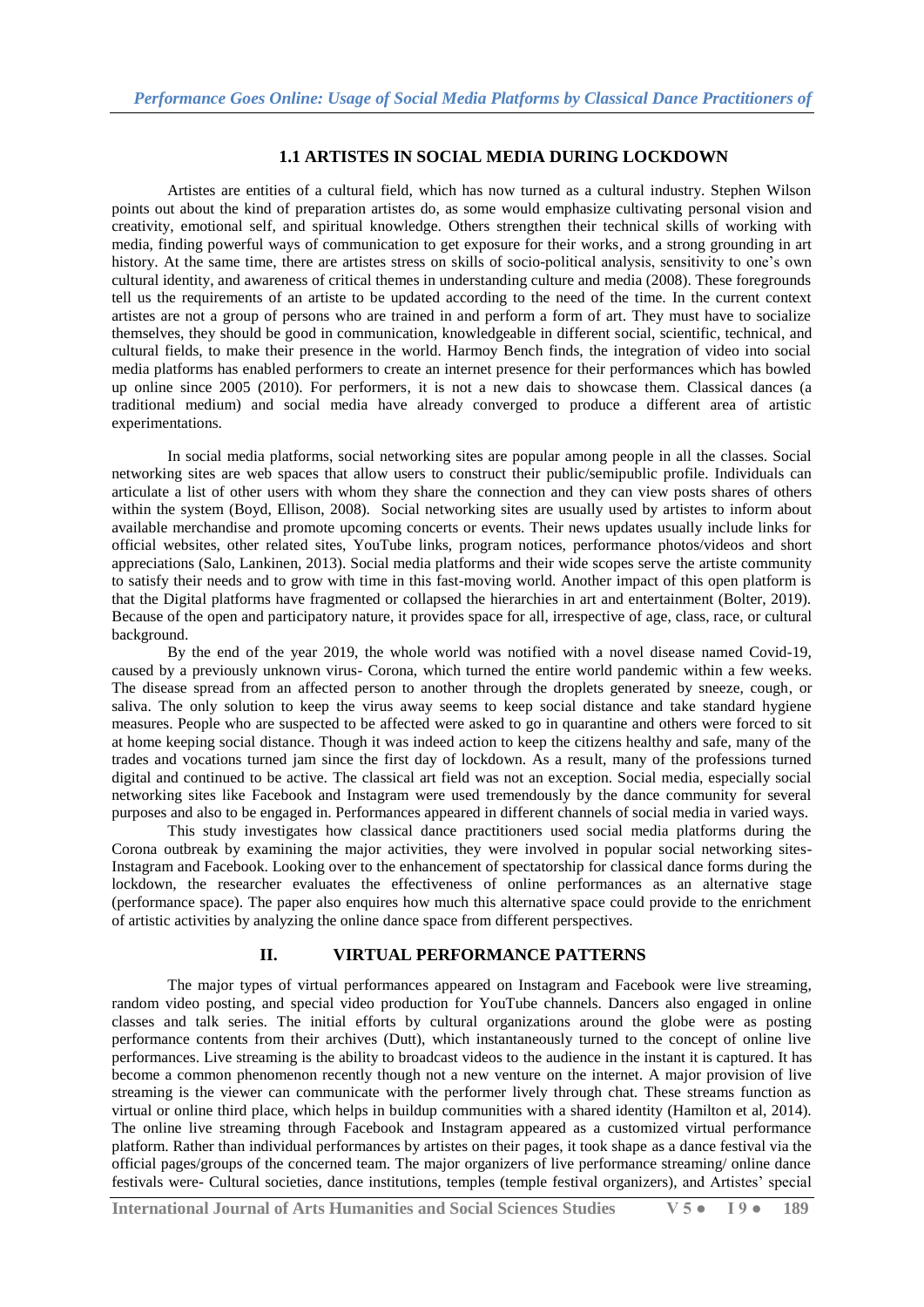groups. Cultural societies and programme organizers offer a complete festival through live streaming including concerts and forums and managed to gather several artiste personalities. These have turned up as different theme-based, concept-based, or style based festivals.

Live classical dance streaming appeared in different patterns and styles. Some of the organizing groups conducted it as a festival with popular artiste, with prior publicity. Some other groups came up with a concept of presenting choreography by different dancers on a particular theme or for the same song. Another team focused on giving performance pieces related to the current social conditions either as awareness or as a motivation for viewers to fight against the pandemic. However, the viewership for each festival depended on a variety of factors such as the circulation of the programme notice in social networking sites, the popularity of the artiste, performer"s engagements in social media, and the level of marketing. It was not surprising that performances appeared online got new audiences who were not a regular audience for classical dances before. There were many sessions not only with performances but with talks and discussions on dance/ style of dance-related topics.

Random video posting was another virtual practice by performers, which helped to blur the lines of hierarchy among performers. Facebook and Instagram walls were flooded with performance videos during the lockdown, since dancers took it as mandatory, to record and post their video. Varied types of videos appeared in Facebook and Instagram during the lockdown, such as random performance clippings, challenges in choreographing for a particular piece of audio, compilation of different performer"s pieces for a popular song, dancing for prayer songs as a part of favoring the campaigns to fight against the pandemic disease etc. It is noticeable that the younger generation shows more interest to show performance pieces. There was no unique way of doing this exercise, as anybody could post different qualities of videos, recorded casually, with an intention only to show society that they are dancers. Any kind of video was welcomed by social media consumers, however, it never tackled any serious discussions or special notice by scholars.

Unlike the casual video posts in social networking sites, a few productions by established performers express the social concerns of the dancers towards society, as they were meant to spread awareness. However, the wide circulation and viewership from the general public help performers to be identified among others, especially for mediocre dancers. It is noticed that the hike in the number of views was depended on the performer"s celebrity value and the endorsement by others, mostly by celebrities. Dancers continue to perform in social media, come up with new productions and concepts, and spread their art. They record the time, exhibit an era, and turn into monuments of the epidemic period.

#### **III. READING ONLINE DANCE**

Classical dances as forms of performing arts are specially meant for performing on stage in front of the audience. While adopting a different space that is completely different from the mother space, it significantly needs to be edited in favor of the technology. Dances are more about visuals so that photos or videos have the power to attract more audiences rather than sharing words or texts (Meller). There are possibilities for several modes of communication barriers while performing online like the way of capturing and other associated attributes of video production like framing, lighting, angles etc. The overall aesthetics of a visual piece lies in the complementarity of the art as well as the final visual output. It was common in live streaming that the artistes were moving out of the frame, improper lightings, and issues with audio clarity. Some of the artistes performed in front of the selfie camera, so that the audience got the mirror-imaged visuals. The major missing component is the ambiance or the vibe of being with other audiences in front of the stage.

Since the performances were capturing through phone, camera shaking, different qualities of smart phones, difficulties in setting the background and space etc. affected the performances and resulted in zero uniformity for performances even in one series of the show. It is noted that some of the artistes applied different techniques to overcome the barriers. For example, they presented the *abhinaya* (expression) pieces, sitting in front of the cameras, without moving and set the background to make them visually attractive. However, some performers who didn"t take special care on these factors appeared ill-favored to the medium. Enabling audience comments during the performances was another fence that prevented the proper flow of the performance.

In the case of pre-recorded videos, there is scope for editing which makes the video attractive for the screen. In random posts of casual videos, many of the artistes were conscious enough about the visuals but a few were not. In short, these online practices were more focused on producing and publicizing visuals rather than producing a good visual. Popular dancer"s video productions are exceptions, which were produced by paying attention to visual clarity.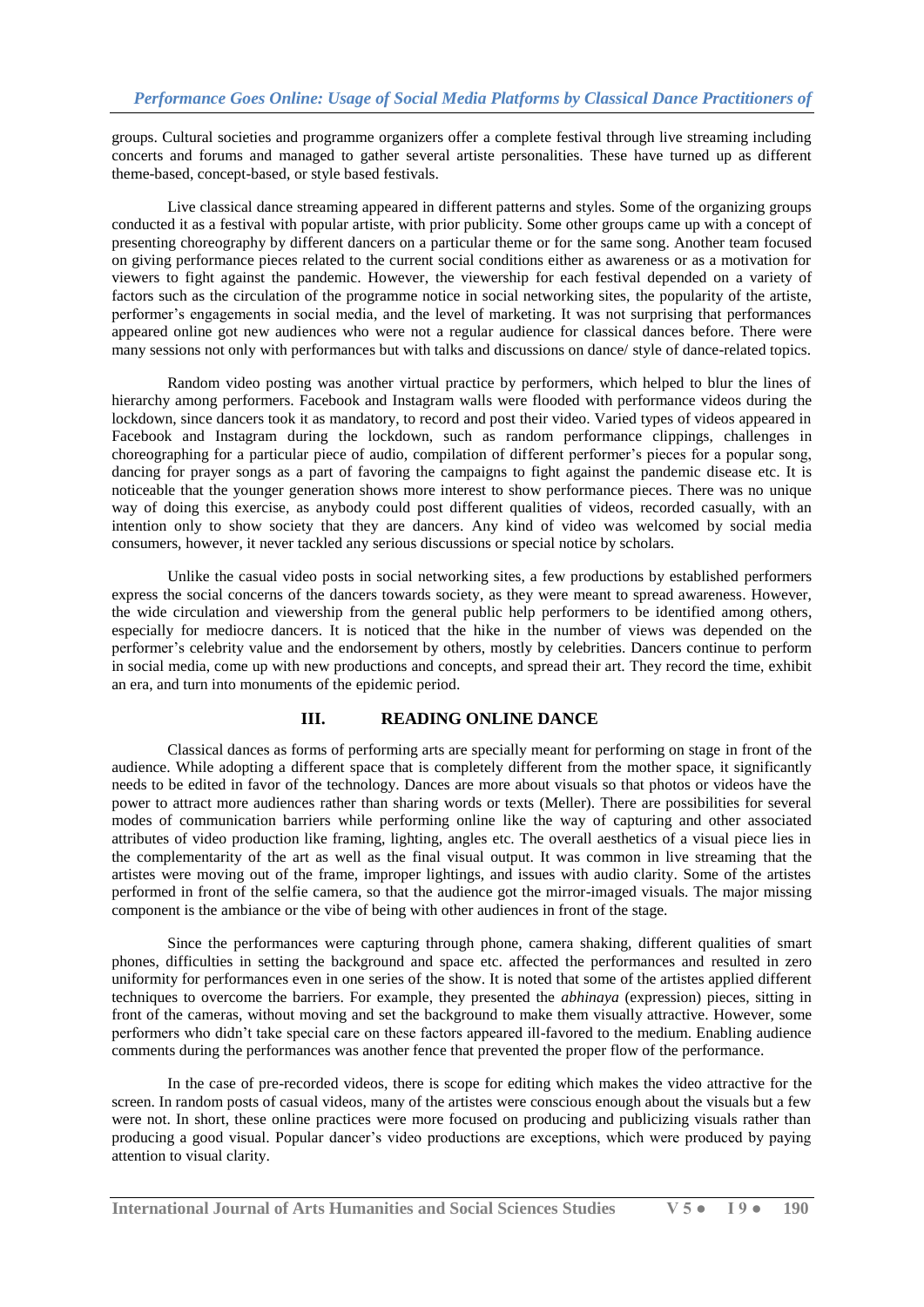## *Performance Goes Online: Usage of Social Media Platforms by Classical Dance Practitioners of*

An observation of the online performances from an artiste's perspective shows that it was the most demanded activity among performers during the lockdown period. Those who were not very active in social media platforms also became active in posting, sharing their performances. Artistes took this opportunity to market themselves also to help their friends by promoting them. Artistes are very much curious to get viewership and feedbacks in the form of likes and comments. A study by Xinh Karg, Wengen, and Jian Kang on the interaction between artiste and followers on Instagram reveals that likes and comments are reasons to engage. Artistes" interaction with followers has a positive influence on the most liked artworks. Though this interaction has no much impact on artistic creations, artiste always likes more "likes" (2019). It has become a matter of existence for dancers to go digital especially as the time demands virtual platforms. Artistes opined that they could be active, and keep connected with their fellow members through online, and to get recharged.

One of the major outcomes of the online dancing trend is that more number of the audience got attracted to classical dances. The freely available performances, accessibility, enough time to spend, and free flow of videos through the most familiar medium multiplied the number of audiences for classical dances. In one way, it helped the dance form, to be identified by many, and also for artistes to get noticed by a new group of audience. But, the question that arises here is regarding the sustainability of viewership for classical dance pieces after the lockdown period. Whether they will keep on giving attention to dances, or ignore them once they are back to their busy schedules is still unclear.

It has been noticed that the feedback in the form of comments from the people was mostly superlative, rather than authentic appreciations. Deep discussions always happened only among the core groups of artistes, scholars and audiences. In another way, for art lovers, it gives a chance to connect with their favorite medium of art, though they were no scope for social gatherings.

The burning situation of the pandemic disease caused in a paradigm shift from thinking arts purely in aesthetic terms to accepting it as a part of the social life. Now the field of arts has been recognized as a responsible sector which grows with society and has to give something back to society. However classical dances still cannot communicate to the common public, with its highly sophisticated aesthetic language. Art forms are identified as integral to the contemporary cultural, emotional, and political situations of an individual as well as the society as a whole. However, thinking from the society"s perspective, art forms never served to cure the hazardous risks in the society, other than spreading a form of awareness and providing emotional support only for a particular class of people. The contemporary online performances out of the whole, only a few appeared as a kind of awareness spread, while others were only meant to satisfy the performers and the core dance lovers. For the general public, these were nothing more than a mere time pass.

Pointing out this context a few connoisseurs and dance critics have mentioned the need of being socially responsible rather than promoting themselves. Bharathanatyam and contemporary dancer, art writer, and cultural activist Ms. Anita Ratnam described the poor quality online performance as "polluting the digital space with bad dancing from home", and expressed her view on the importance of serving the needful people the way they can through art, which opened up a lengthy discussion in Instagram(Anita Ratnam). Art critics and performers also expressed their views that dancers should have to come up with helping hands to serve the poor, instead of exhibiting themselves online during the lockdown and they highlighted the need of paying the artiste even for online performances. Several posts of the artistes and art lovers show dissatisfaction with the online exhibition of performance, as the number of shows was increasing every day. Artistes also express their worries about their existence in terms of financial and professional growth. According to them serving the poor is possible for only for a small class of artiste those who are already well established and financially fit. So the majorities of the dancers in Kerala are focused on using the modern medium to mark their presence, in- order to be in the field and to seek more opportunities in the future.

## **IV. CONCLUSION**

Human beings are social entities, possessed the nature of observing, imitating or taking others as models. In other words, they easily get motivated with others. Interaction through social media platforms is highly influencing in motivating people to think high or imitate those who have achieved something in life or profession. This is a strong reason for a high rate of social media usage by professionals from a particular domain. It is quite unsurprising that creative artistes or dancers engaging themselves in social networking sites. Going digital media doesn"t mean just to know how to use gadgets and techniques. It must be an interlinked activity of using the technology based on the time, space, need, socio- political and environmental situation. So, in the current situation, artistes find it is difficult to be idle indoors, and the search for a solution reached the